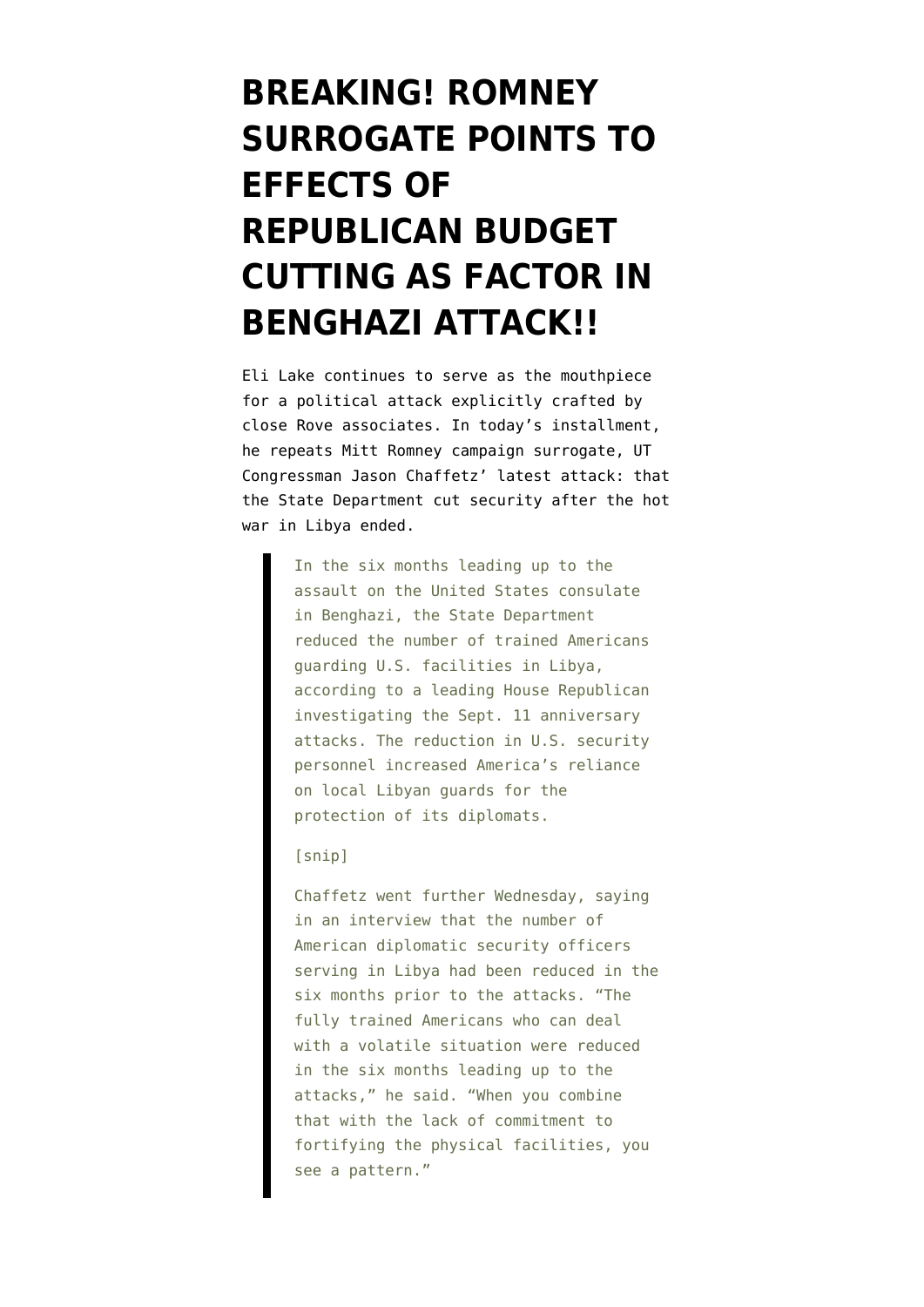I suppose it would be too much for Lake to acknowledge that Chaffetz is a Romney surrogate and note the [repeated admissions](http://www.emptywheel.net/2012/10/02/why-is-darrell-issa-doing-mike-rogers-job/) that Romney's team intends to turn the Benghazi attack into Obama's Jimmy Carter. Doing so might reveal that this outrage is, to some extent, manufactured.

With the help of Eli Lake.

Perhaps he could at least read this article.

Not only does it support the argument that Mike Rogers, the House Intelligence Chair, [should be](http://www.emptywheel.net/2012/10/02/why-is-darrell-issa-doing-mike-rogers-job/) [the one to conduct Congress' investigation](http://www.emptywheel.net/2012/10/02/why-is-darrell-issa-doing-mike-rogers-job/), not a Romney surrogate on a committee without the clearances to do so.

> Rep. Michael Rogers, chairman of the House Intelligence Committee, made clear Wednesday that congressional staff will be looking into the attack, in addition to a probe by the State Department's inspector general and another State Department investigation required by federal law.

But it explains why the surrogate for a candidate running with the House Budget Chair really shouldn't be squawking about the State Department cutting security after a hot war ends.

> Since 2010, Congress cut \$296 million from the State Department's spending request for embassy security and construction, with additional cuts in other State Department security accounts, according to an analysis by a former appropriations committee staffer.

## [snip]

The cuts were the latest in a series of squeezes on State Department spending. Congress has appropriated less money for the department than requested in every year since Fiscal 2007, according to budget figures.